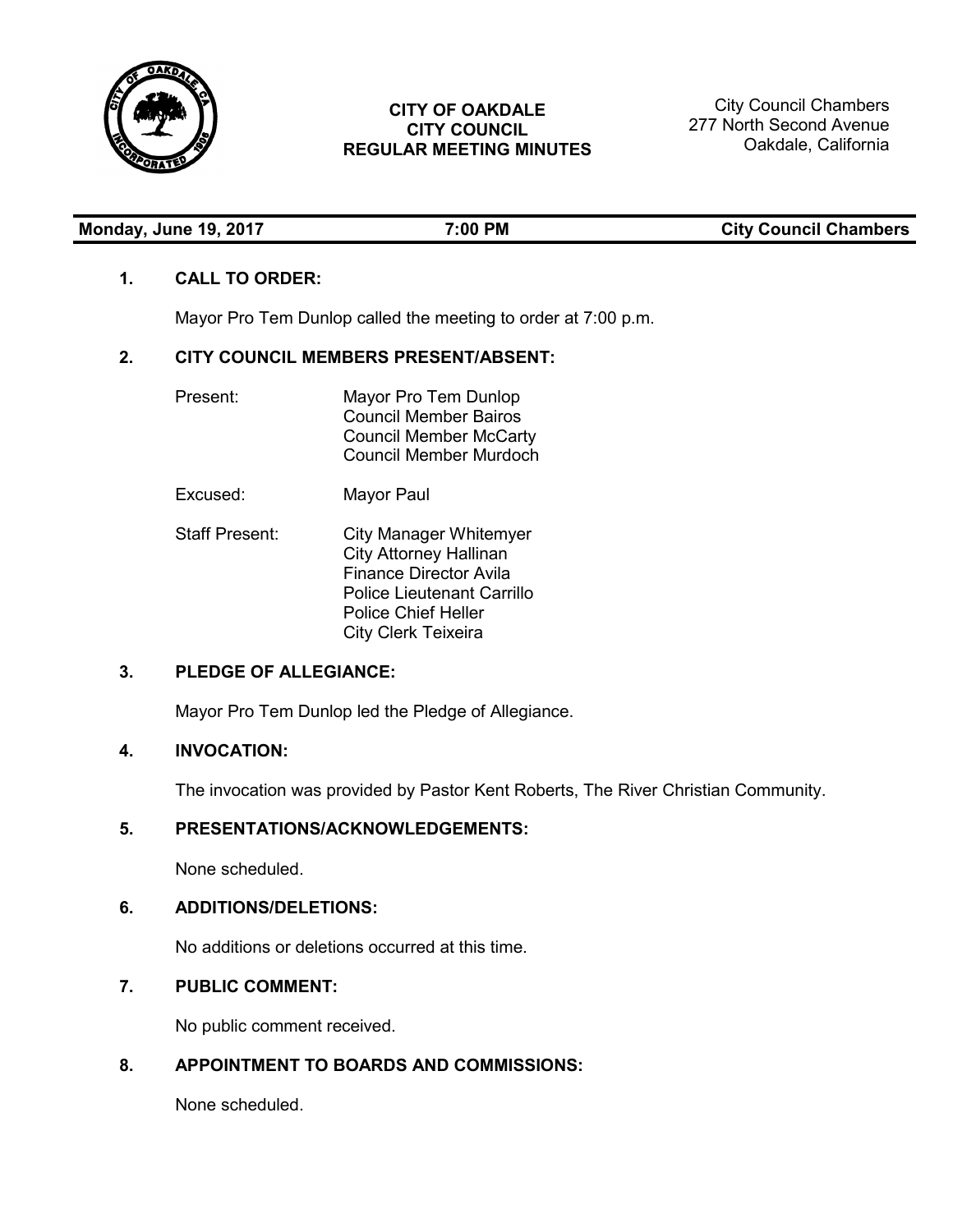

**City Council Chambers**

## **9. CITY COUNCIL CONSENT AGENDA:**

Mayor Pro Tem Dunlop asked whether there were any questions on any matter listed on the Consent Agenda. Council Member Bairos responded she had a question related to Agenda Item 9.6: City Co-Sponsorship of Oakdale Chamber of Commerce Concert in the Park Series.

Council Member Bairos advised with regard to City Co-Sponsorship of Oakdale Chamber of Commerce Concert in the Park Series she had been approached by local businesses asking if the City Council would look into allowing a booth for the sale of alcohol during the event. City Manager Whitemyer responded this is a Chamber event and the Chamber should be approached with accessory ideas to coincide with the Concerts in the Park. Police Chief Heller explained the process for obtaining a daily alcohol permit.

# **MOTION**

To approve the City of Oakdale City Council Consent Agenda for June 19, 2017 comprised of Items 9.1 through 9.8 as submitted.

- 9.1: Approve the Special City Council Meeting Minutes of June 1, 2017.
- 9.2: Approve the Regular City Council Meeting Minutes of June 5, 2017.
- 9.3: Receive and File the Warrant List for the period of May 30, 2017 to June 13, 2017.
- 9.4: Waive Readings of Ordinances/Resolutions except by Title.
- 9.5: Second Reading of Ordinance 1248, an Ordinance of the City of Oakdale, California Approving Rezone 2016-12: Rezone from Residential Agriculture (R-A) to Planned Development 2016-12 (PD 16-12) to allow a Small Lot Single-Family Housing Development Property located at 1188 River Avenue, Assessor Parcel Number 063-002-004.
- 9.6: Approve by Minute Order City Co-Sponsorship of Oakdale Chamber of Commerce Concert in the Park Series.
- 9.7: By Minute Order Reject Claim for Damages Submitted by Kevin Lund.
- 9.8: Adopt Resolution 2017-061, a Resolution of the City Council of the City of Oakdale Authorizing the City Manager to Execute a Subdivision Improvement Agreement (SIA) for the Belmont at Bridle Ridge Phase 5 Subdivision Landscape Strip Improvements and Authorizing the City Clerk to File the SIA with the Stanislaus County Clerk Recorder's Office.

Moved by Council Member McCarty seconded by Council Member Murdoch and PASSED this 19<sup>th</sup> day of June 2017 by the following vote: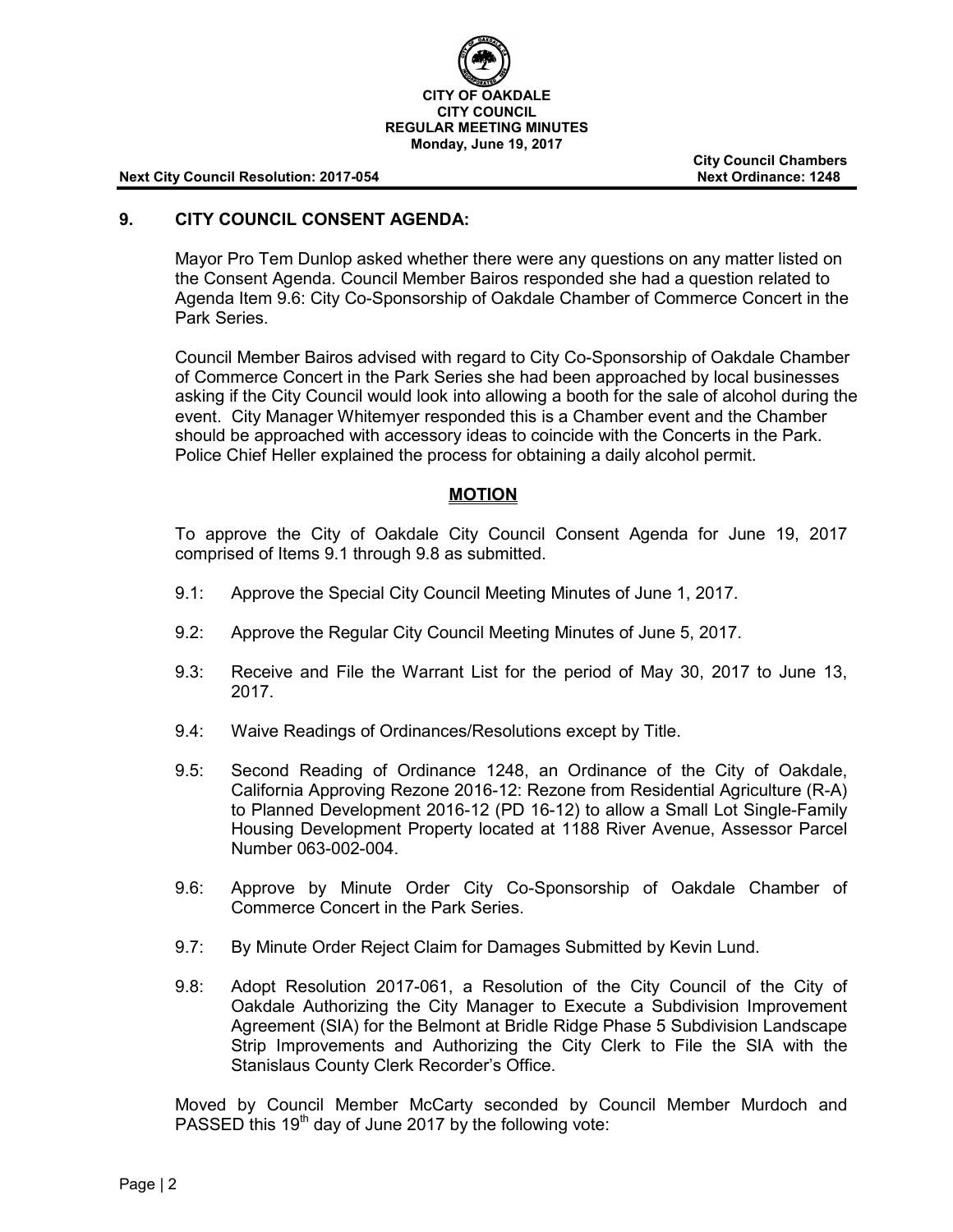

**City Council Chambers**

| AYES:   |                                  | COUNCIL MEMBERS: Bairos, McCarty, Murdoch and Dunlop | (4) |
|---------|----------------------------------|------------------------------------------------------|-----|
| NOES:   | COUNCIL MEMBERS: None            |                                                      | (0) |
| ABSENT: | COUNCIL MEMBERS: Paul            |                                                      | (1) |
|         | ABSTAINED: COUNCIL MEMBERS: None |                                                      | (0) |

Motion carried 4/0 by City Council roll call vote.

#### **10. PUBLIC HEARINGS:**

10.1: Consider Introducing Ordinance 1249, an Ordinance of the City of Oakdale, California Amending the Oakdale City Code, Chapter 14 Health and Sanitation, by adding Article IV, Disposal of Pharmaceutical Controlled Substances.

Mayor Pro Tem Dunlop declared the hearing open at 7:07 p.m.

Lieutenant Carrillo introduced Jennifer Marsh representing Stanislaus County's Behavioral Health and Recovery Services Prevention Services.

A PowerPoint Presentation on the Pharmaceutical Controlled Substances Disposal Program was provided by Ms. Marsh.

Lieutenant Carrillo presented the staff report recommending the City Council introduce the Ordinance amending the Oakdale City Code, Chapter 14 Health and Sanitation, by adding Article IV, Disposal of Pharmaceutical Controlled Substances as recommended by staff.

There being no one wishing to speak on the item, Mayor Pro Tem Dunlop closed the public hearing at 7:20 p.m.

### **MOTION**

Introduce Ordinance 1249 Amending the Oakdale City Code, Chapter 14 Health and Sanitation, by adding Article IV, Disposal of Pharmaceutical Controlled Substances.

Moved by Council Member Murdoch, seconded by Council Member McCarty and PASSED AND ADOPTED this 19th day of June 2017 by the following vote:

| AYES:   |                                  | COUNCIL MEMBERS: Bairos, McCarty, Murdoch and Dunlop (4) |     |
|---------|----------------------------------|----------------------------------------------------------|-----|
| NOES:   | COUNCIL MEMBERS: None            |                                                          | (0) |
| ABSENT: | COUNCIL MEMBERS: Paul            |                                                          | (1) |
|         | ABSTAINED: COUNCIL MEMBERS: None |                                                          | (0) |

Motion carried 4/0 by City Council roll call vote.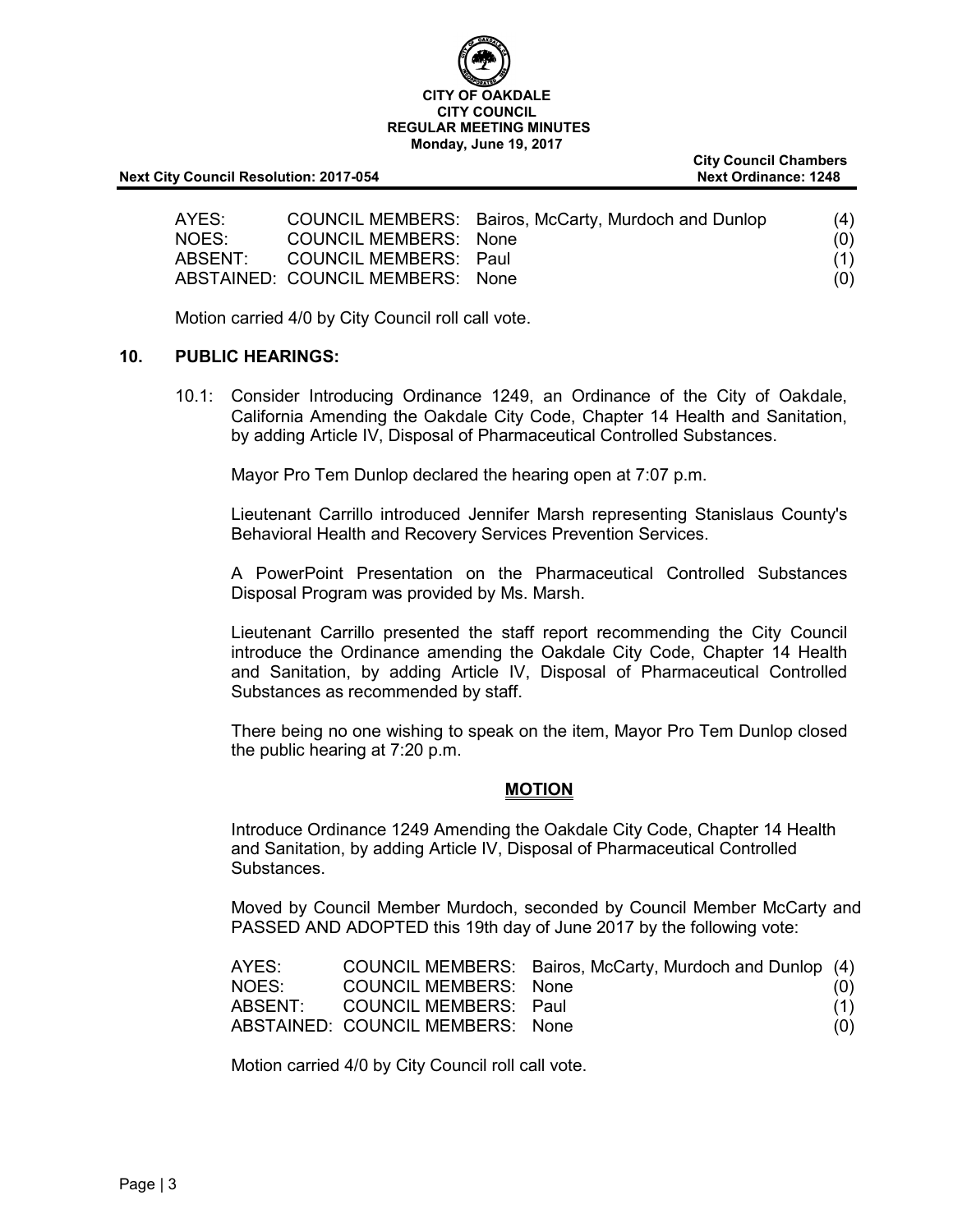

**City Council Chambers**

#### **11. STAFF REPORTS:**

11.1: Consider Resolutions of the City of Oakdale City Council Initiating Landscape and Lighting Maintenance District Assessments for the City of Oakdale Landscape and Lighting Maintenance Districts (Burchell Hill, Bridle Ridge, and The Vineyard) for Fiscal Year 2017/2018.

Council Member Bairos declared a conflict of interest due to the proximity of her residence to one of the landscape and lighting maintenance districts for discussion. Council Member Bairos left the dais and meeting room.

Finance Director Avila presented the staff report advising the actions being recommended at this time are the first steps necessary in order to proceed to public hearing on July 17, 2017, for the Landscape and Lighting Maintenance Districts (Burchell Hill, Bridle Ridge, and The Vineyard) for Fiscal Year 2017/2018.

City Manager Whitemyer advised that City Staff will be holding a public meeting will be held on July 6 at 6:30 p.m. at the Gene Bianchi Community Center to provide an overview of the 2017-2018 assessments and respond to related questions for each of the districts for affected property owners.

Council Member McCarty questioned the increase to the Burchell Hill Lighting and Landscaping Maintenance District assessment. Finance Director Avila responded although the district is now in the black there have been many years of deferred maintenance which will need to be taken care of.

Mayor Pro Tem Dunlop asked for those wishing to provide public comment. No public comment was received.

### **MOTION**

- (1) Adopt Resolution 2017-062, a Resolution of the City Council of the City of Oakdale Initiating Proceedings for Levy and Collection of Assessments and Ordering the Preparation of the Annual Engineer's Reports for the City of Oakdale Landscape and Lighting Maintenance Districts (Burchell Hill, Bridle Ridge, and The Vineyard) for Fiscal Year 2017/2018.
- (2) Adopt Resolution 2017-063, a Resolution of the City Council of the City of Oakdale Providing Preliminary Approval of the Annual Engineer's Report Regarding the Proposed Levy and Collection of Assessments for Burchell Hill Landscape and Lighting and Maintenance District for Fiscal Year 2017/2018.
- (3) Adopt Resolution 2017-064, a Resolution of the City Council of the City of Oakdale Providing Preliminary Approval of the Annual Engineer's Report Regarding the Proposed Levy and Collection of Assessments for Bridle Ridge Landscape and Lighting and Maintenance District for Fiscal Year 2017/2018.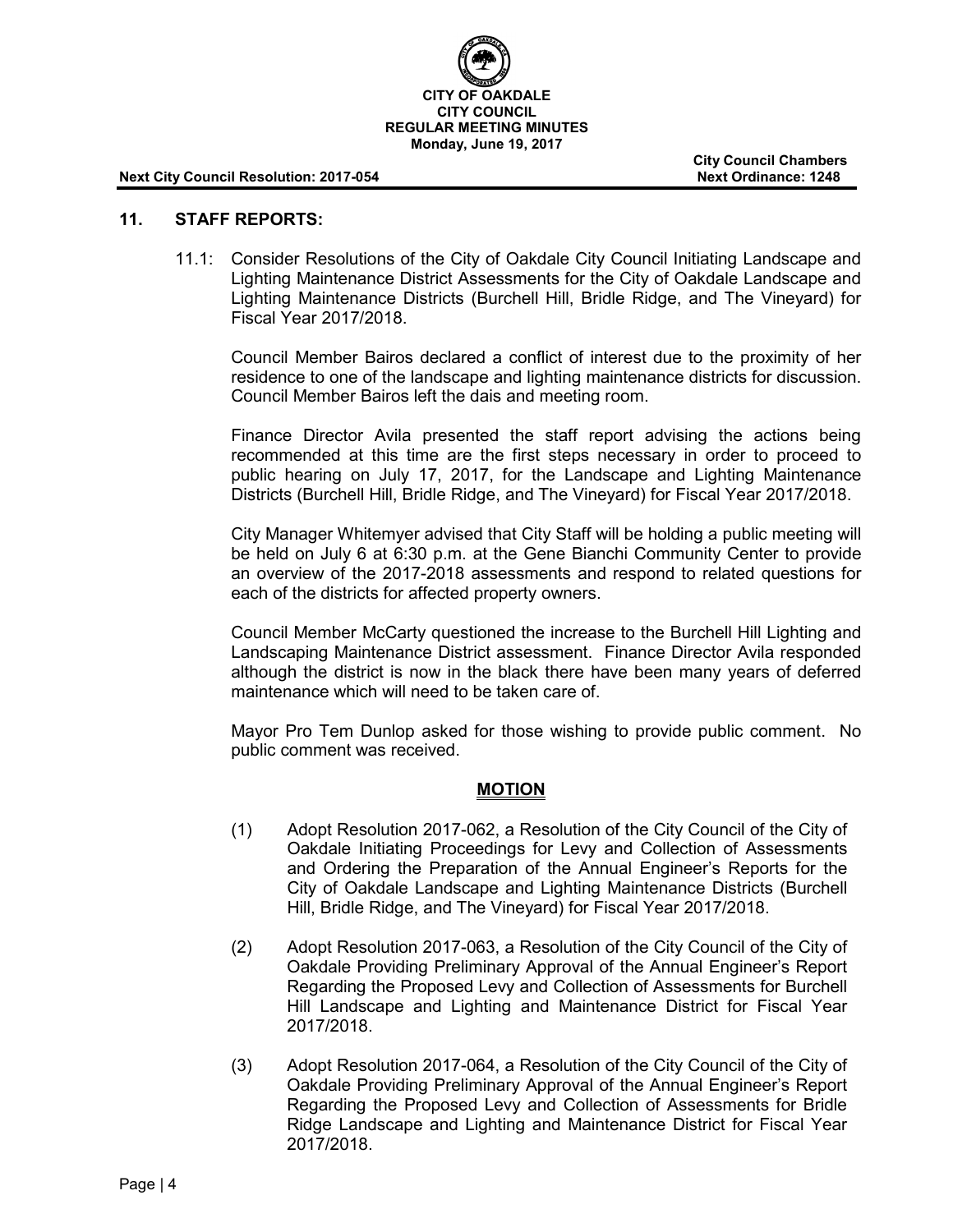

**City Council Chambers**

- (4) Adopt Resolution 2017-065, a Resolution of the City Council of the City of Oakdale Providing Preliminary Approval of the Annual Engineer's Report Regarding the Proposed Levy and Collection of Assessments for Vineyard Landscape and Lighting and Maintenance District for Fiscal Year 2017/2018.
- (5) Adopt Resolution 2017-066, a Resolution of the City Council of the City of Oakdale Declaring its Intention for the Levy and Collection of Annual Assessments for the City of Oakdale Landscape and Lighting Maintenance Districts (Burchell Hill, Bridle Ridge, and The Vineyard) for Fiscal Year 2017/2018.

Moved by Council Member Murdoch seconded by Council Member McCarty and PASSED AND ADOPTED this  $19<sup>th</sup>$  day of June 2017 by the following vote:

| AYES: |                                    | COUNCIL MEMBERS: McCarty, Murdoch and Dunlop | (3) |
|-------|------------------------------------|----------------------------------------------|-----|
| NOES: | COUNCIL MEMBERS: None              |                                              | (0) |
|       | ABSENT: COUNCIL MEMBERS: Paul      |                                              | (1) |
|       | ABSTAINED: COUNCIL MEMBERS: Bairos |                                              | (1) |

Motion carried 3/1 by City Council roll call vote.

Council Member Bairos reentered the meeting room and took her seat at the dais

11.2: Consider Resolutions of the City of Oakdale City Council Initiating Landscape and Lighting Maintenance District Assessment for Lighting and Landscaping Maintenance District No. 03-1, Zone 1 (Live Oak) and Zone 3 (Sunset Meadows) for Fiscal Year 2017/2018.

Finance Director Avila presented the staff report advising the actions being recommended at this time are the first steps necessary in order to proceed to public hearing on July 17, 2017, for the assessments on the Landscape and Lighting Maintenance District No. 03-1, Zone 1 (Live Oak) and Zone 3 (Sunset Meadows) for Fiscal Year 2017/2018.

Mayor Pro Tem Dunlop asked for those wishing to provide public comment.

Public Comment

Kathleen Westenberg – Question related to tree and sidewalk maintenance liability.

### **MOTION**

(1) Adopt Resolution 2017-067, a Resolution of the City Council of the City of Oakdale Initiating Proceedings for the Annual Levy and Collection of Assessments and Ordering the Preparation of an Annual Engineer's Report for the City of Oakdale's Landscape and Lighting Maintenance District No. 03-1, Zone 1 (Live Oak) for Fiscal Year 2017/2018.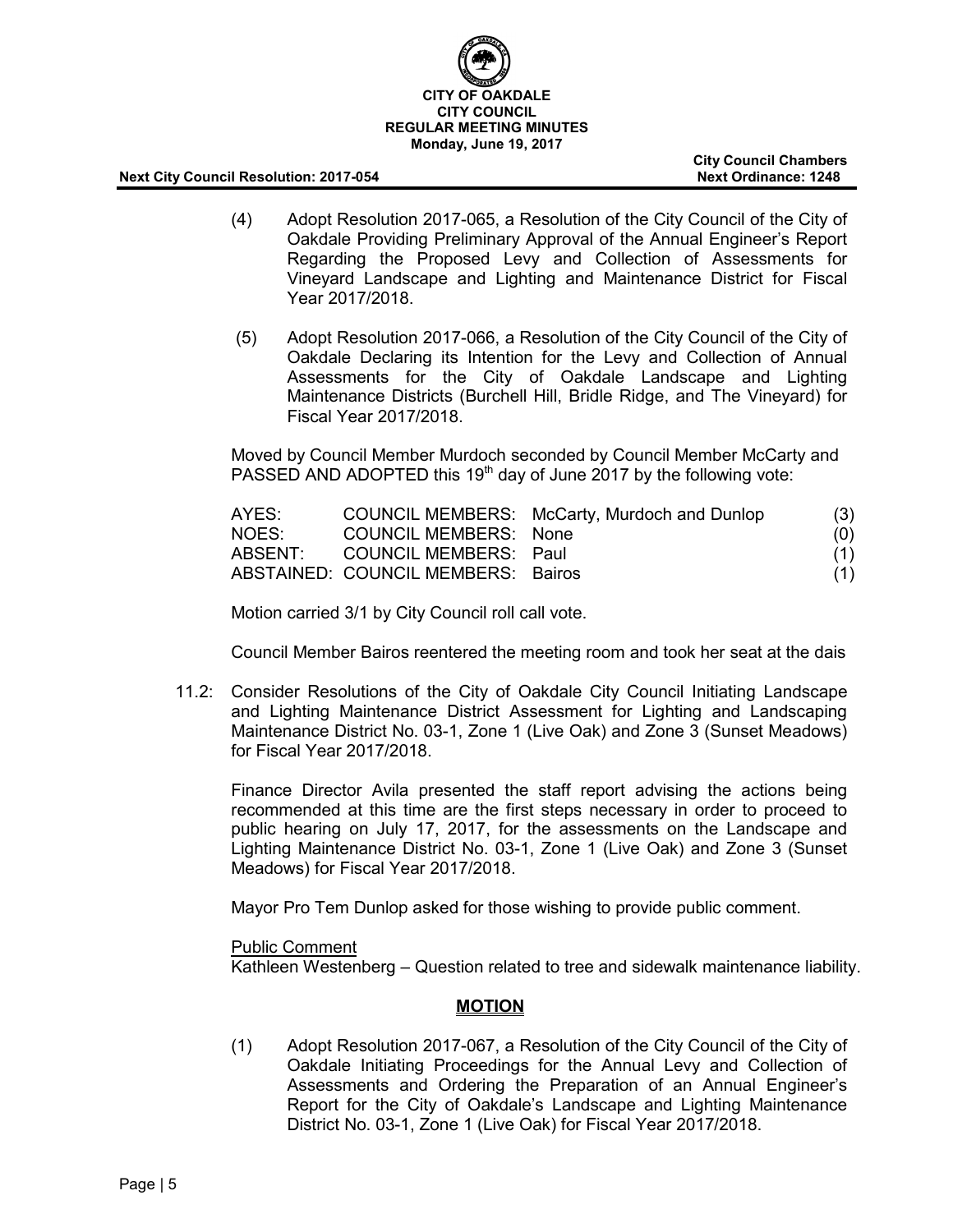

**City Council Chambers**

- (2) Adopt Resolution 2017-068, a Resolution of the City Council of the City of Oakdale Initiating Proceedings for the Annual Levy and Collection of Assessments and Ordering the Preparation of an Annual Engineer's Report for the City of Oakdale's Landscape and Lighting Maintenance District No. 03-01, Zone 3 (Sunset Meadows) for Fiscal Year 2017/2018.
- (3) Adopt Resolution 2017-069, a Resolution of the City Council of the City of Oakdale Providing Preliminary Approval of the Annual Engineer's Report Regarding the Proposed Levy and Collection of Assessments for Landscape and Lighting Maintenance District No. 03-1, Zone 1 (Live Oak) for Fiscal Year 2017/2018.
- (4) Adopt Resolution 2017-070, a Resolution of the City Council of the City of Oakdale Providing Preliminary Approval of the Annual Engineer's Report Regarding the Proposed Levy and Collection of Assessments for Landscape and Lighting Maintenance District No. 03-1, Zone 3 (Sunset Meadows) for Fiscal Year 2017/2018.
- (5) Adopt Resolution 2017-071, a Resolution of the City Council of the City of Oakdale Declaring its Intention for the Levy and Collection of Annual Assessments for Landscape and Lighting Maintenance District No. 03-1, Zone 1 (Live Oak) for Fiscal Year 2017/2018.
- (6) Adopt Resolution 2017-072, a Resolution of the City Council of the City of Oakdale Declaring its Intention for the Levy and Collection of Annual Assessments for Landscape and Lighting Maintenance District No. 03-1, Zone 3 (Sunset Meadows) for Fiscal Year 2017/2018.

Moved by Council Member Murdoch seconded by Council Member Bairos and PASSED AND ADOPTED this  $19<sup>th</sup>$  day of June 2017 by the following vote:

| AYES:   |                                  | COUNCIL MEMBERS: Bairos, McCarty. Murdoch and Dunlop (4) |     |
|---------|----------------------------------|----------------------------------------------------------|-----|
| NOES:   | COUNCIL MEMBERS: None            |                                                          | (0) |
| ABSENT: | COUNCIL MEMBERS: Paul            |                                                          | (1) |
|         | ABSTAINED: COUNCIL MEMBERS: None |                                                          | (O) |

Motion carried 4/0 by City Council roll call vote.

11.3: Consider Initiating Landscape and Lighting Maintenance District Assessment for Landscaping and Lighting Maintenance District No. 03-1, Zone 2 (Reinman Court) for Fiscal Year 2017/2018.

Finance Director Avila presented the staff report advising the actions being recommended at this time are the first steps necessary in order to proceed to public hearing on July 19, 2017, for Landscape and Lighting Maintenance District No. 03-1, Zone 2 (Reinman Court) for Fiscal Year 2017/2018.

Mayor Pro Tem Dunlop asked for those wishing to provide public comment. No public comment was received.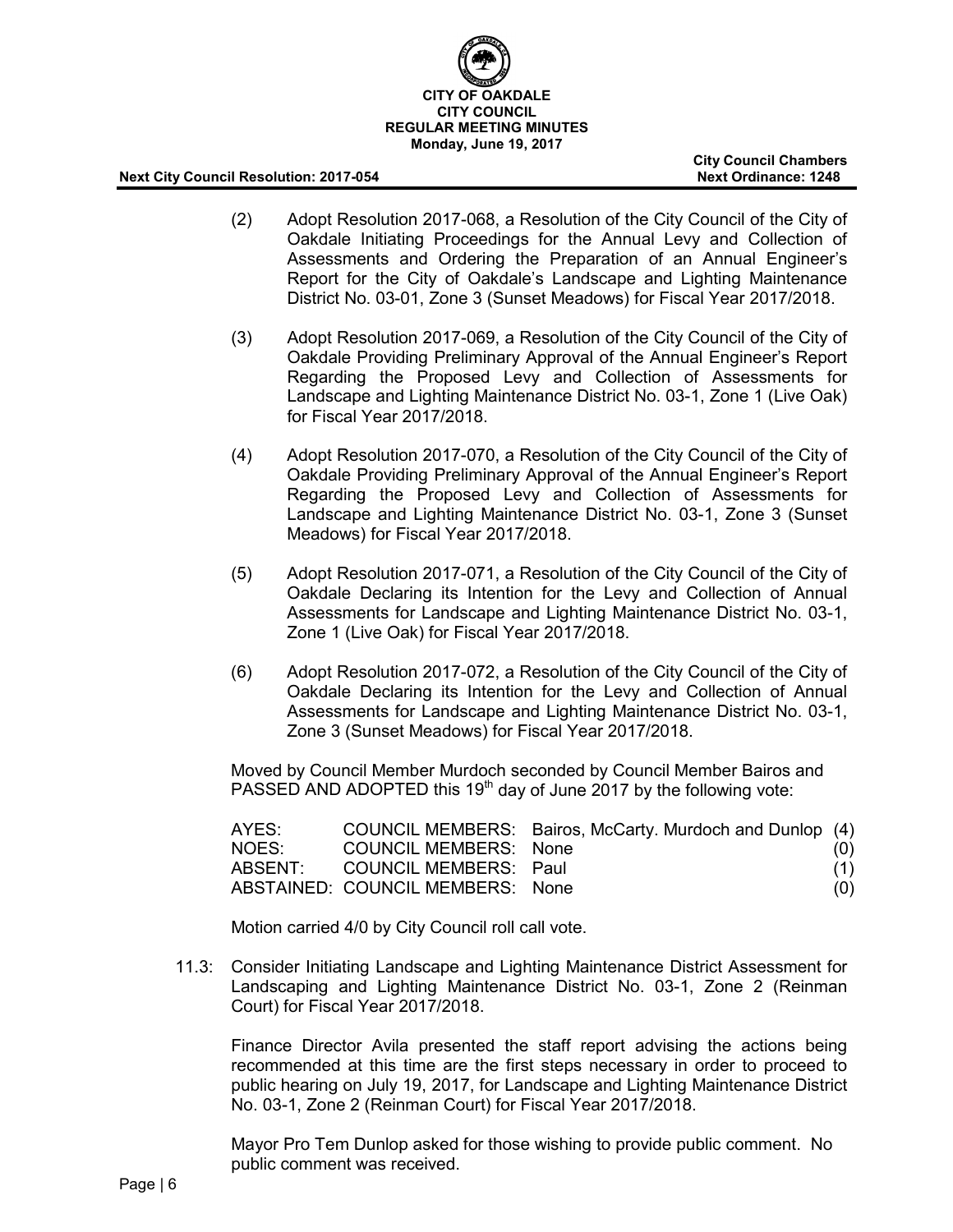

**City Council Chambers**

#### **MOTION**

- (1) Adopt Resolution 2017-073, a Resolution of the City Council of the City of Oakdale Initiating Proceedings for the Annual Levy and Collection of Assessments and Ordering the Preparation of an Annual Engineer's Report for the City of Oakdale's Landscape and Lighting Maintenance District No. 03-1, Zone 2 (Reinman Court) for Fiscal Year 2017/2018.
- (2) Adopt Resolution 2017-074, a Resolution of the City Council of the City of Oakdale Providing Preliminary Approval of the Annual Engineer's Report Regarding the Proposed Levy and Collection of Assessments for Landscape and Lighting Maintenance District No. 03-1, Zone 2 (Reinman Court) for Fiscal Year 2017/2018.
- (3) Adopt Resolution 2017-075, a Resolution of the City Council of the City of Oakdale Declaring its Intentions for the Levy and Collection of Annual Assessments for Landscape and Lighting Maintenance District No. 03-1, Zone 2 (Reinman Court) for Fiscal Year 2017/2018.

Moved by Council Member Murdoch seconded by Council Member McCarty and PASSED AND ADOPTED this 19<sup>th</sup> day of June 2017 by the following vote:

| AYES:   |                                  | COUNCIL MEMBERS: Bairos, McCarty. Murdoch and Dunlop (4) |     |
|---------|----------------------------------|----------------------------------------------------------|-----|
| NOES:   | COUNCIL MEMBERS: None            |                                                          | (0) |
| ABSENT: | COUNCIL MEMBERS: Paul            |                                                          | (1) |
|         | ABSTAINED: COUNCIL MEMBERS: None |                                                          | (0) |

Motion carried 4/0 by City Council roll call vote.

11.4: Consider Resolutions of the City of Oakdale City Council Initiating Landscape and Lighting Maintenance District Assessment for Landscaping and Lighting Maintenance District No. 03-1, Zone 4 (Sterling Hills) for Fiscal Year 2017/2018.

Council Member McCarty declared a conflict of interest due to his residence being within Zone 4, Sterling Hills Lighting and Landscaping Maintenance District. Council Member McCarty left the dais and meeting room.

Finance Director Avila presented the staff report advising the actions being recommended at this time are the first steps necessary in order to proceed to public hearing on July 19, 2017, for Landscape and Lighting Maintenance District No. 03-1, Zone 4 (Sterling Hills) for Fiscal Year 2017/2018.

Mayor Pro Tem Dunlop asked for those wishing to provide public comment. No public comment was received.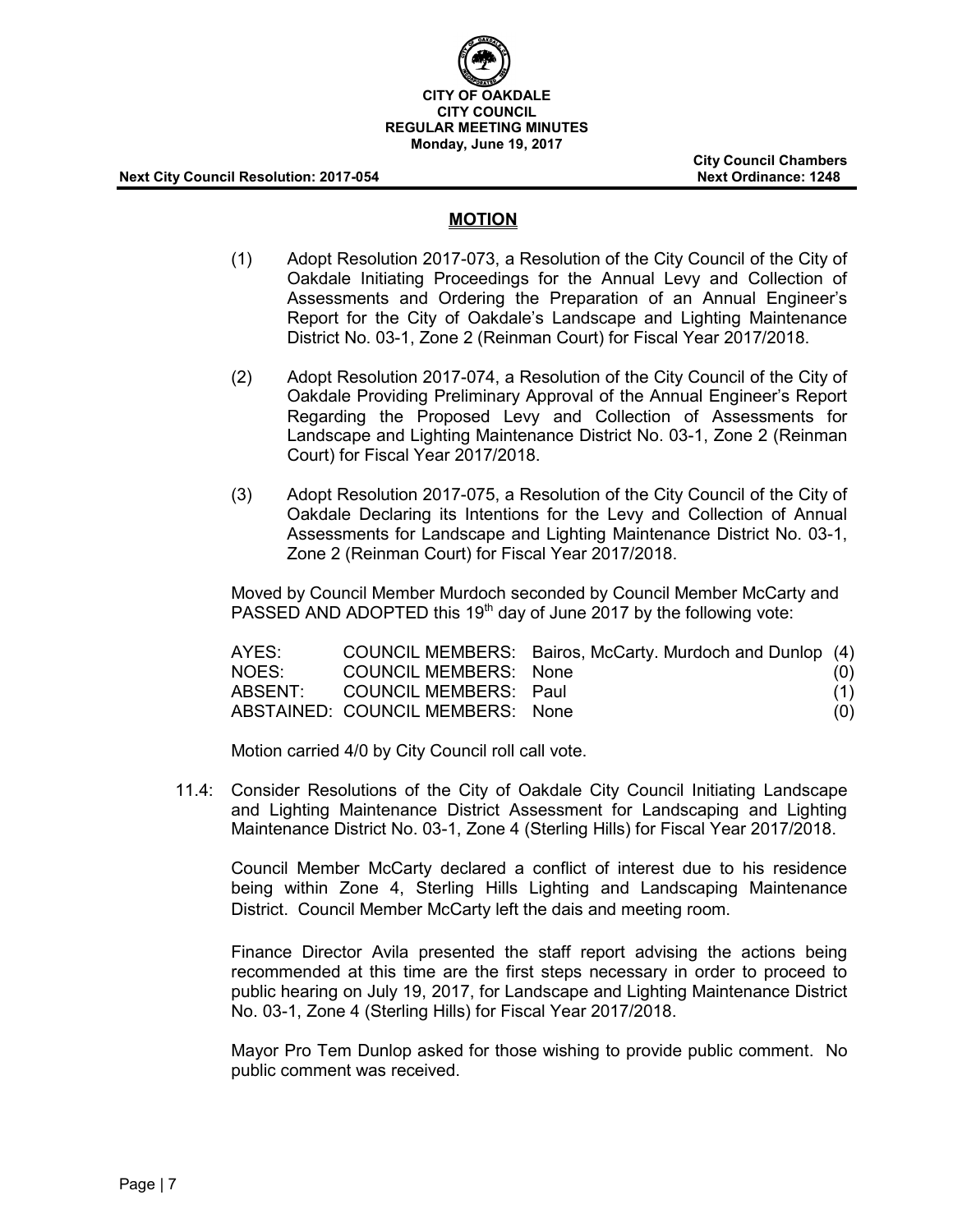

**City Council Chambers**

#### **MOTION**

- (1) Adopt Resolution 2017-076, a Resolution of the City Council of the City of Oakdale Initiating Proceedings for the Annual Levy and Collection of Assessments and Ordering the Preparation of an Annual Engineer's Report for the City of Oakdale's Landscape and Lighting Maintenance District No. 03-1, Zone 4 (Sterling Hills) for Fiscal Year 2017/2018.
- (2) Adopt Resolution 2017-077, a Resolution of the City Council of the City of Oakdale Providing Preliminary Approval of the Annual Engineer's Report regarding the Proposed Levy and Collection of Assessments for Landscape and Lighting Maintenance District No. 03-1, Zone 4 (Sterling Hills) Fiscal Year 2017/2018.
- (3) Adopt Resolution 2017-078, a Resolution of the City Council of the City of Oakdale Declaring its Intention for Initiating Proceedings for Levy and Collection of Assessments for Lighting and Landscaping Maintenance District No. 03-1, Zone 4 (Sterling Hills) for Fiscal Year 2017/2018.

Moved by Council Member Bairos seconded by Council Member Murdoch and PASSED AND ADOPTED this 19<sup>th</sup> day of June 2017 by the following vote:

| AYES:   |                                     | COUNCIL MEMBERS: Bairos, Murdoch and Dunlop | (3) |
|---------|-------------------------------------|---------------------------------------------|-----|
| NOES:   | COUNCIL MEMBERS: None               |                                             | (0) |
| ABSENT: | COUNCIL MEMBERS: Paul               |                                             | (1) |
|         | ABSTAINED: COUNCIL MEMBERS: McCarty |                                             | (1) |

Motion carried 3/1 by City Council roll call vote.

Council Member McCarty reentered the meeting room and took his seat at the dais

11.5: Consider Resolutions of the City of Oakdale City Council Initiating Landscape and Lighting Maintenance District Assessment for Landscaping and Lighting Maintenance District No. 03-1, Zone 5 (Murdoch Estates) for Fiscal Year 2017/2018.

Council Member Murdoch declared a conflict of interest due to his residence being within Zone 5, Murdoch Estates Hills Lighting and Landscaping Maintenance District. Council Member Murdoch left the dais and meeting room.

Finance Director Avila presented the staff report advising the actions being recommended at this time are the first steps necessary in order to proceed to public hearing on August 1, for Landscape and Lighting Maintenance District No. 03-1, Zone 5 (Murdoch Estates) for Fiscal Year 2016/2017.

Mayor Pro Tem Dunlop asked for those wishing to provide public comment. No public comment was received.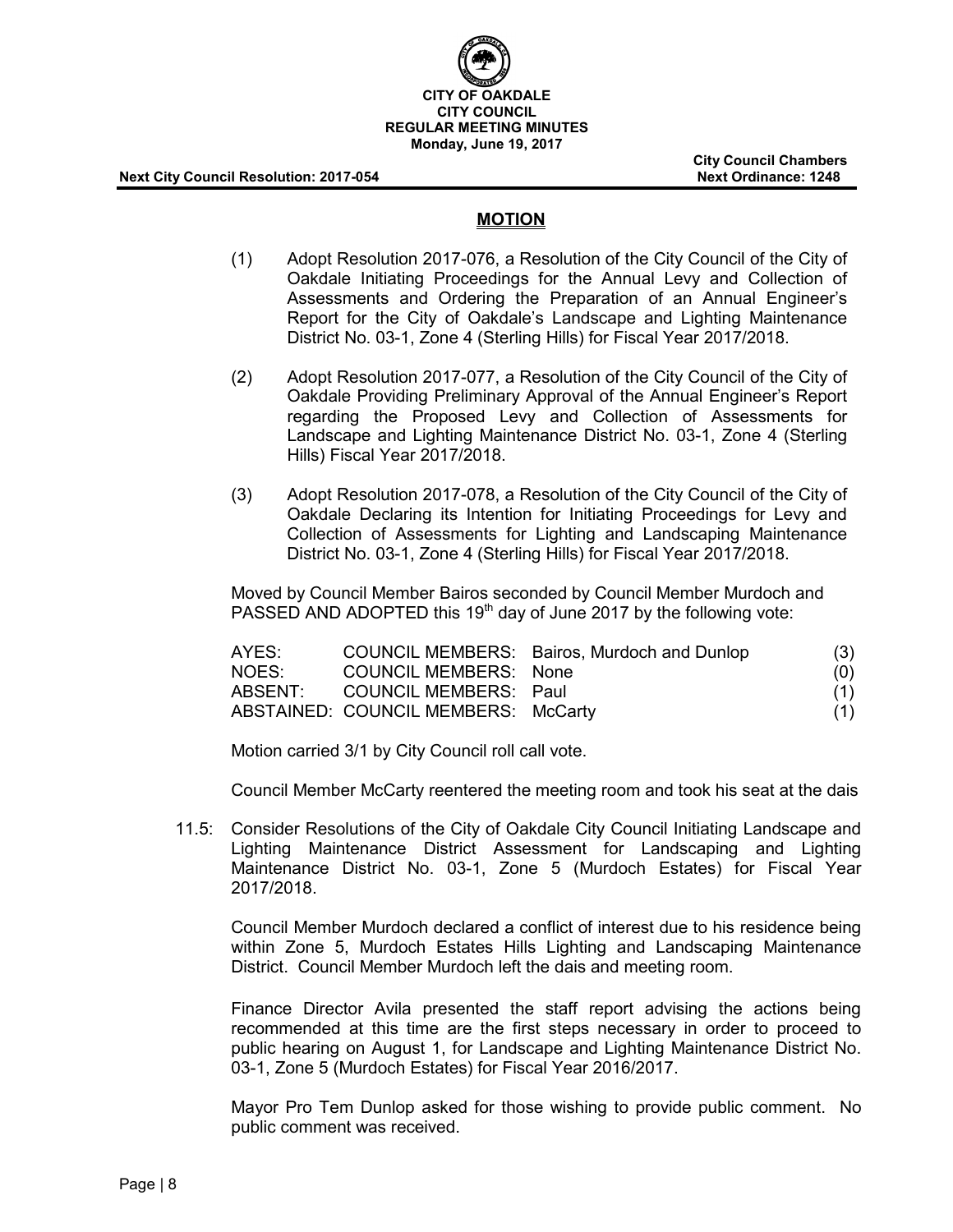

**City Council Chambers**

#### **MOTION**

- (1) Adopt Resolution 2017-079, a Resolution of the City Council of the City of Oakdale Initiating Proceedings for the Annual Levy and Collection of Assessments for Landscape and Lighting Maintenance District No. 03-1, Zone 5 (Murdoch Estates) for Fiscal Year 2017/2018.
- (2) Adopt Resolution 2017-080, a Resolution of the City Council of the City of Oakdale Providing Preliminary Approval of the Annual Engineer's Report Regarding the Proposed Levy and Collection of Assessments No. 03-1, Zone 5 (Murdoch Estates) for Fiscal Year 2017-2018.
- (3) Adopt Resolution 2017-081 a Resolution of the City Council of the City of Oakdale Declaring its Intention for the Levy and Collection of Annual Assessments for Landscape and Lighting Maintenance District No. 03-1, Zone 5 (Murdoch Estates) for Fiscal Year 2017/2018.

Moved by Council Member Bairos seconded by Council Member McCarty and PASSED AND ADOPTED this  $19<sup>th</sup>$  day of June 2017 by the following vote:

| AYES:   |                                     | COUNCIL MEMBERS: Bairos, McCarty and Dunlop | (3) |
|---------|-------------------------------------|---------------------------------------------|-----|
| NOES:   | COUNCIL MEMBERS: None               |                                             | (0) |
| ABSENT: | COUNCIL MEMBERS: Paul               |                                             | (1) |
|         | ABSTAINED: COUNCIL MEMBERS: Murdoch |                                             | (1) |

Motion carried 3/1 by City Council roll call vote.

Council Member Murdoch reentered the meeting room and took his seat at the dais.

11.6: Consider Accepting by Minute Order the May 2017 Treasurer's Report.

Finance Director Avila presented the staff recommending the City Council accept by Minute Order the May 2017 Treasurer's Report.

#### **MOTION**

To accept by Minute Order the May 2017 Treasurer's Report.

Moved by Council Member McCarty, seconded by Council Member Bairos and PASSED this  $19<sup>th</sup>$  day of June 2017 by the following vote:

| AYES: |                                  | COUNCIL MEMBERS: Bairos, McCarty, Murdoch and Dunlop (4) |     |
|-------|----------------------------------|----------------------------------------------------------|-----|
| NOES: | COUNCIL MEMBERS: None            |                                                          | (0) |
|       | ABSENT: COUNCIL MEMBERS: Paul    |                                                          | (1) |
|       | ABSTAINED: COUNCIL MEMBERS: None |                                                          | (O) |

Motion carried 4/0 by City Council roll call vote.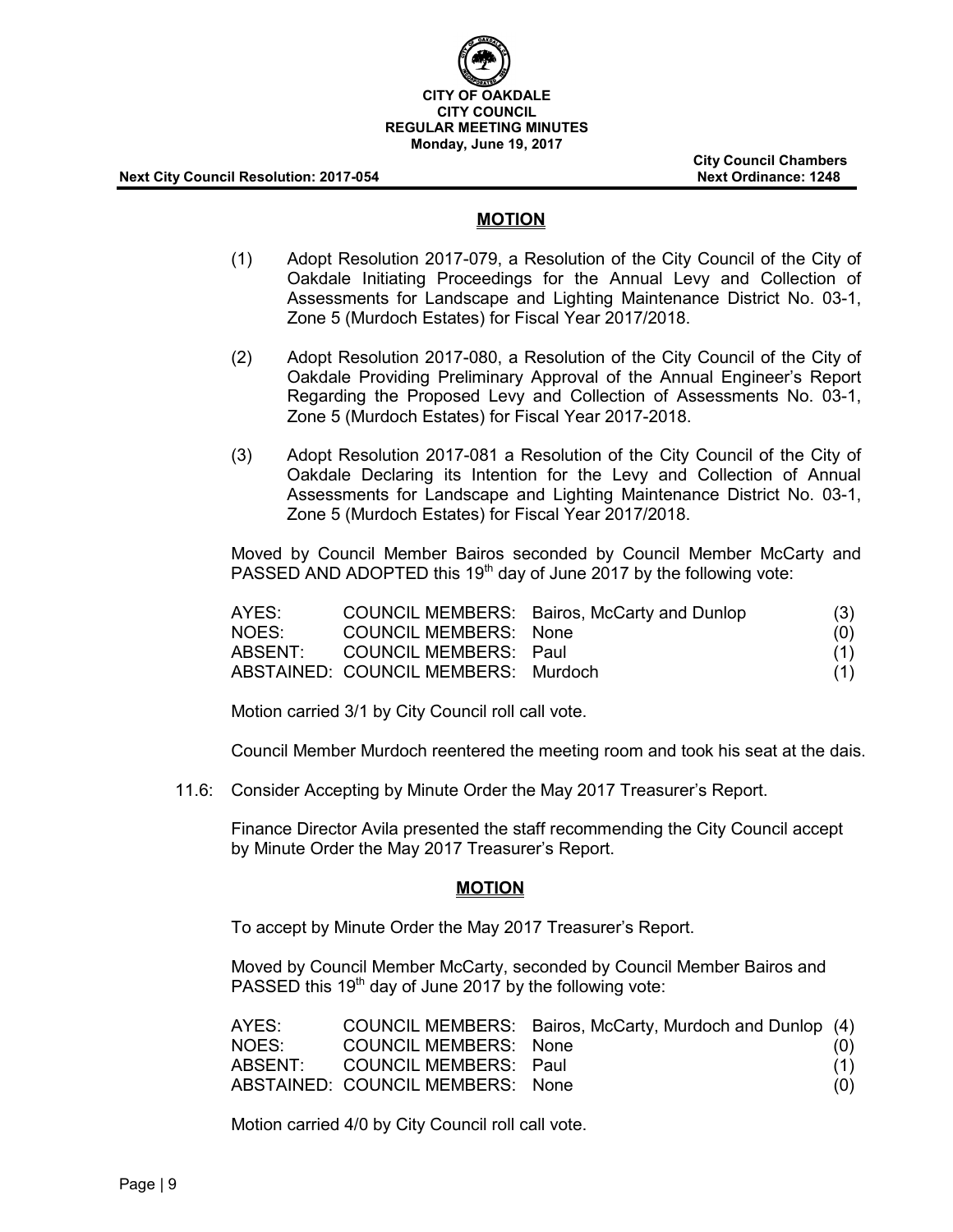

**City Council Chambers**

11.7: Consider a Resolution of the City of Oakdale City Council Authorizing an Agreement with Tyler Technologies for Replacement of Accounting and Utility Billing Software and Authorizing the City Manager to Execute Documents.

Finance Director Avila presented the staff report recommending that the City Council authorize the agreement with Tyler Technologies for the replacement of Accounting and Utility Billing Software and authorize the City Manager to the contract documents.

#### **MOTION**

Adopt Resolution 2017-082 a Resolution of the City Council of the City of Oakdale Authorizing an Agreement with Tyler Technologies for Replacement of Accounting and Utility Billing Software and Authorizing the City Manager to Execute Documents.

Moved by Council Member McCarty, seconded by Council Member Bairos and PASSED AND ADOPTED this  $19<sup>th</sup>$  day of June 2017 by the following vote:

| AYES: |                                  | COUNCIL MEMBERS: Bairos, McCarty, Murdoch and Dunlop (4) |     |
|-------|----------------------------------|----------------------------------------------------------|-----|
| NOES: | COUNCIL MEMBERS: None            |                                                          | (0) |
|       | ABSENT: COUNCIL MEMBERS: Paul    |                                                          | (1) |
|       | ABSTAINED: COUNCIL MEMBERS: None |                                                          | (O) |

Motion carried 4/0 by City Council roll call vote.

11.8: Consider a Resolution of the City of Oakdale City Council Accepting the California Department of Alcoholic Beverage Control Grant Assistance Program (GAP) for \$37,735.00 and Authorizing the Chief of Police to Execute the Grant Contract Agreement.

Police Chief Heller presented the staff report recommending the City Council accept the California Department of Alcoholic Beverage Control Grant Assistance Program (GAP) for \$37,735.00 and authorize the execution of the Grant Contract Agreement.

### **MOTION**

Adopt Resolution 2017-083, a Resolution of the City Council of the City of Oakdale Accepting the California Department of Alcoholic Beverage Control Grant Assistance Program (GAP) for \$37,735.00 and Authorizing the Chief of Police to Execute the Grant Contract Agreement.

Moved by Council Member McCarty seconded by Council Member Bairos and PASSED AND ADOPTED this  $19<sup>th</sup>$  day of June 2017 by the following vote: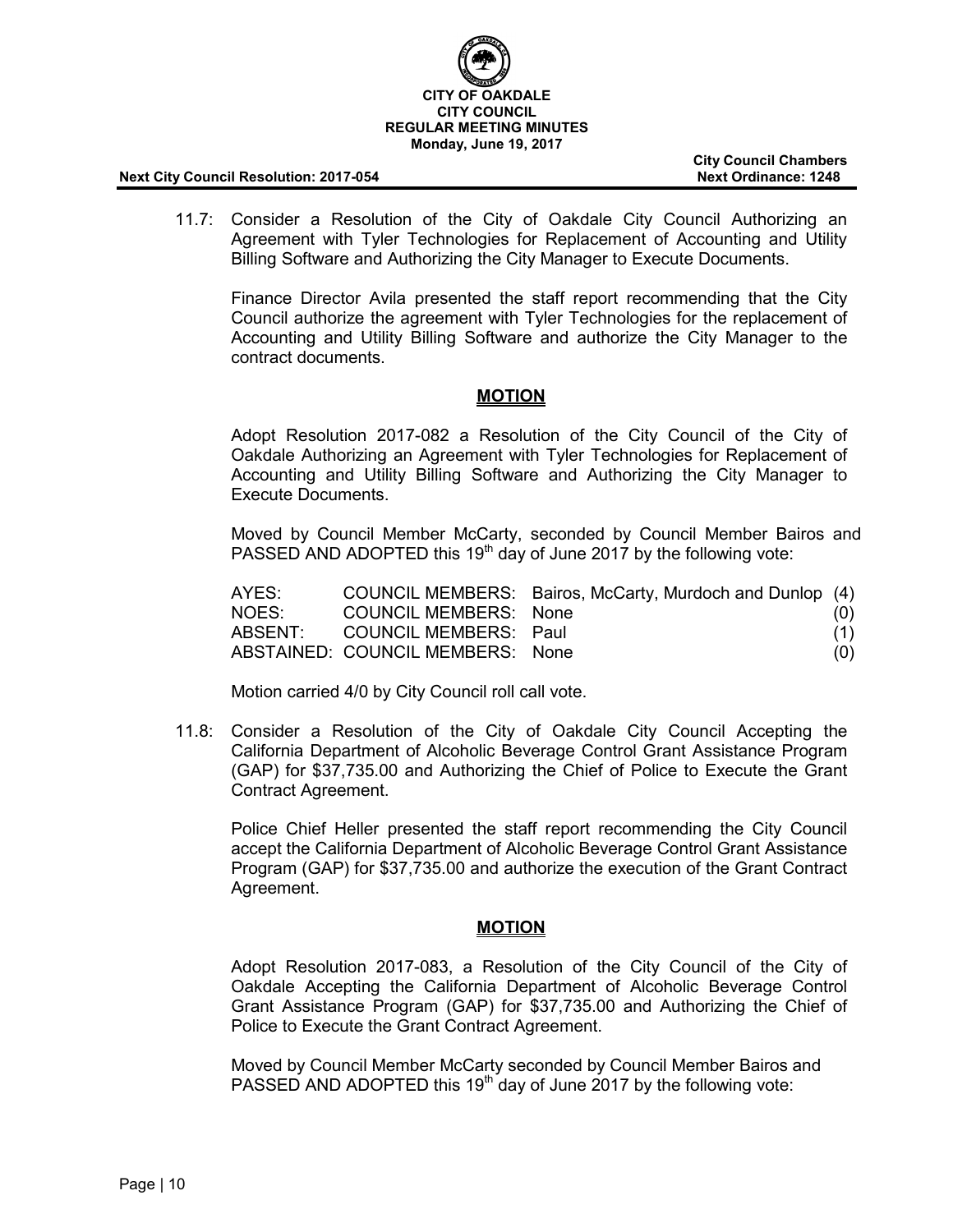# **CITY OF OAKDALE CITY COUNCIL REGULAR MEETING MINUTES Monday, June 19, 2017**

**Next City Council Resolution: 2017-054 Next Ordinance: 1248** 

**City Council Chambers**

| AYES: |                                  | COUNCIL MEMBERS: Bairos, McCarty, Murdoch and Dunlop (4) |     |
|-------|----------------------------------|----------------------------------------------------------|-----|
| NOES: | COUNCIL MEMBERS: None            |                                                          | (0) |
|       | ABSENT: COUNCIL MEMBERS: Paul    |                                                          | (1) |
|       | ABSTAINED: COUNCIL MEMBERS: None |                                                          | (0) |

Motion carried 4/0 by City Council roll call vote.

11.9: Consider a Resolution of the City Council of the City of Oakdale Approving Amendment to the Joint Powers Agreement of the Stanislaus Council of Governments.

City Manager Whitemyer presented the staff report recommending that the City Council approve the amendment to the Joint Powers Agreement of the Stanislaus Council of Governments.

### **MOTION**

Adopt Resolution 2017-084, a Resolution of the City Council of the City of Oakdale Approving Amendment to the Joint Powers Agreement of the Stanislaus Council of Governments.

Moved by Council Member McCarty seconded by Council Member Bairos and PASSED AND ADOPTED this 19<sup>th</sup> day of June 2017 by the following vote:

| AYES:   |                                  | COUNCIL MEMBERS: Bairos, McCarty, Murdoch and Dunlop (4) |     |
|---------|----------------------------------|----------------------------------------------------------|-----|
| NOES:   | COUNCIL MEMBERS: None            |                                                          | (0) |
| ABSENT: | COUNCIL MEMBERS: Paul            |                                                          | (1) |
|         | ABSTAINED: COUNCIL MEMBERS: None |                                                          | (O) |

Motion carried 4/0 by City Council roll call vote.

### **12. CITY MANAGER'S REPORT:**

12.1: June 2017 Department Reports.

City Manager Whitemyer reminded the City Council that the department reports for June 2016 have been provided in the City Council packet.

City Manager Whitemyer provided an update on the Cannabis Pilot Program Application process advising at the close of the submittal period, 14 proposals had been received.

The City Council discussed the process with City Manager Whitemyer and City Attorney Hallinan.